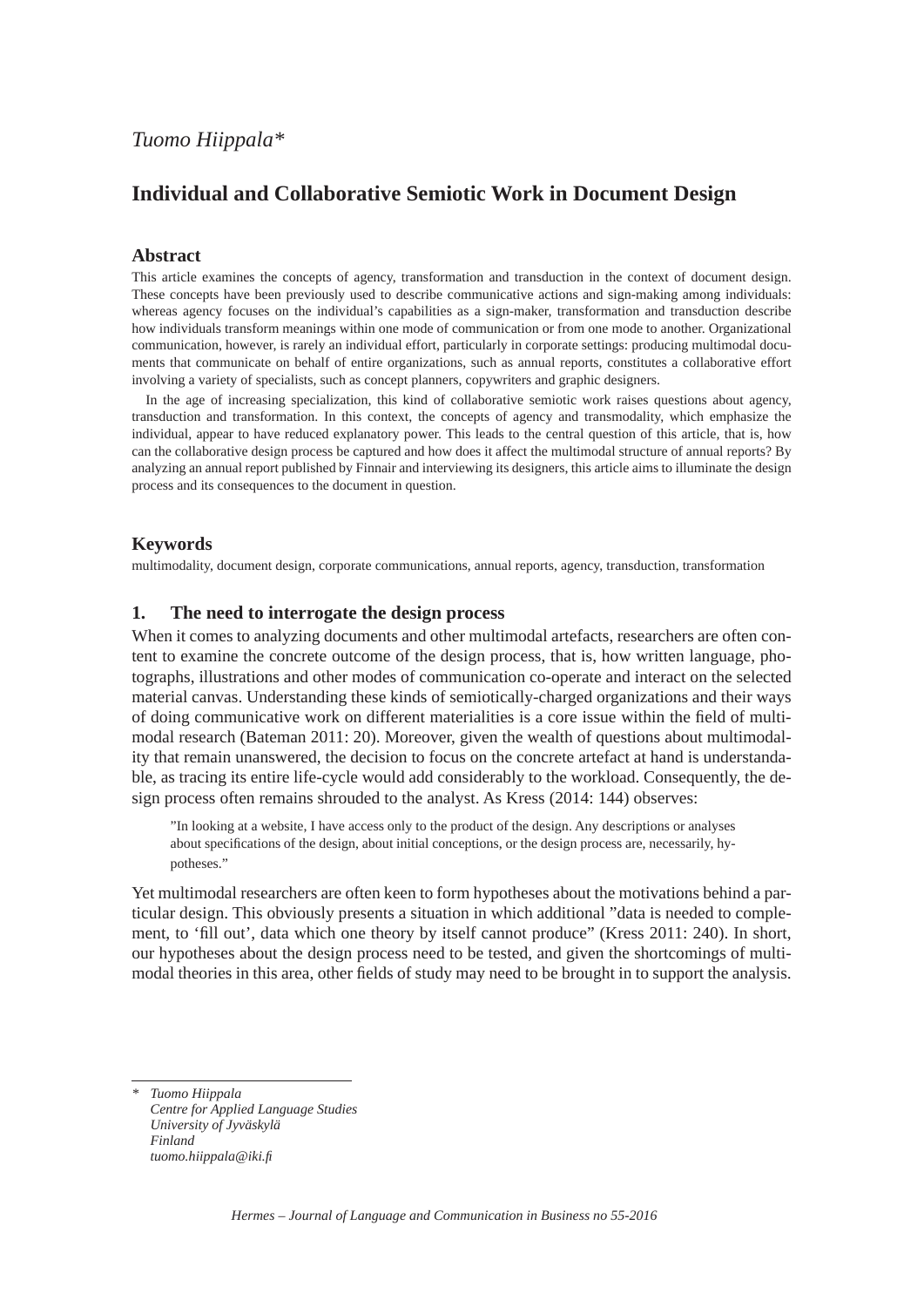Previous research has, in fact, suggested that investigations targeting the design process should be pulled much closer towards the heart of multimodal research. Bateman (2008), for instance, argues that an improved understanding of the design process is ultimately necessary for a realistic appraisal of multimodal documents. He argues that neglecting the design process "opens up the danger of over-interpretation because more design freedom, and hence more controllable resources for making meaning, are assumed than are actually available" (Bateman 2008: 18). As Kress (2011) points out, ethnographic methods come across as a natural candidate for exploring how multimodal artefacts are designed (see also Rowsell 2013).

To explore how multimodal analyses may be complemented with insights gained using ethnographic methods, this article focuses on a specific genre: the corporate annual report. Annual reports, which provide information about the financial and operational performance of a corporation, are strictly regulated in terms of their content. Financial information, for instance, cannot be used to position the corporation in relation to its competitors. Consequently, corporations use non-financial content to distinguish themselves from their competitors: the genre of annual report does so multimodally by using photographs, diagrams and other forms of visual expression alongside written language (de Groot 2008: 18-19). These multimodal features, together with the constraints affecting their content, make the annual report a prime target for a study combining multimodal analysis and ethnography.

Corporations frequently outsource the design of annual reports to external communications agencies (Stanton/Stanton 2002). From the perspective of multimodal analysis, outsourcing the design process raises several questions: How do concept planners, copywriters, graphic designers and other specialists contribute to the annual report? How are their respective contributions negotiated during the design process? What drives the decision to invest in a specific semiotic mode? The involvement of multiple professionals is particularly interesting in terms of agency, transduction and transformation, which are concepts that multimodal researchers have used to examine an individual's capability to draw on different semiotic modes and to transform meanings between them (Mavers 2011, Newfield 2014, Archer/Breuer 2015). As such, these concepts relate directly to the aforementioned issues of design freedom and to the control over resources available for making meaning.

To identify areas of multimodal research in which the risk of over-interpreting the outcome of the design process is particularly high, I subject the concepts of agency, transduction and transformation to a critical examination in a context that involves multiple individuals performing highly specialized roles. To do so, I complement the multimodal analysis of the annual report with insights about the design process gained by interviewing the professionals responsible for creating the report.

The article itself is structured as follows: I begin by considering the notion of agency in the context of document design, while simultaneously paying attention to the kinds of semiotic work undertaken by the participating individuals, and by examining the constraints that limit their capability to engage in such actions. I then continue with an exposition of the methods and data, before proceeding to the analysis, which contrasts the findings from the interview with the results of the multimodal analysis. Finally, I conclude the article with a discussion of the results and their implications.

#### **2. What constrains document design?**

Agency, in short, refers to the capacity to act, which arises from the sociocultural setting of an individual (Hearn 2001: 112). Within multimodal research, the concept of agency has been mainly given consideration within the stream of research known as Mediated Discourse Analysis (hereafter MDA; see e.g. Norris/Jones 2005). Explicating the central tenets behind MDA, Jones/Norris (2005, 169) argue that within many approaches to linguistics and social sciences, agency is often discussed in terms of autonomous individuals, who are completely in control of their actions.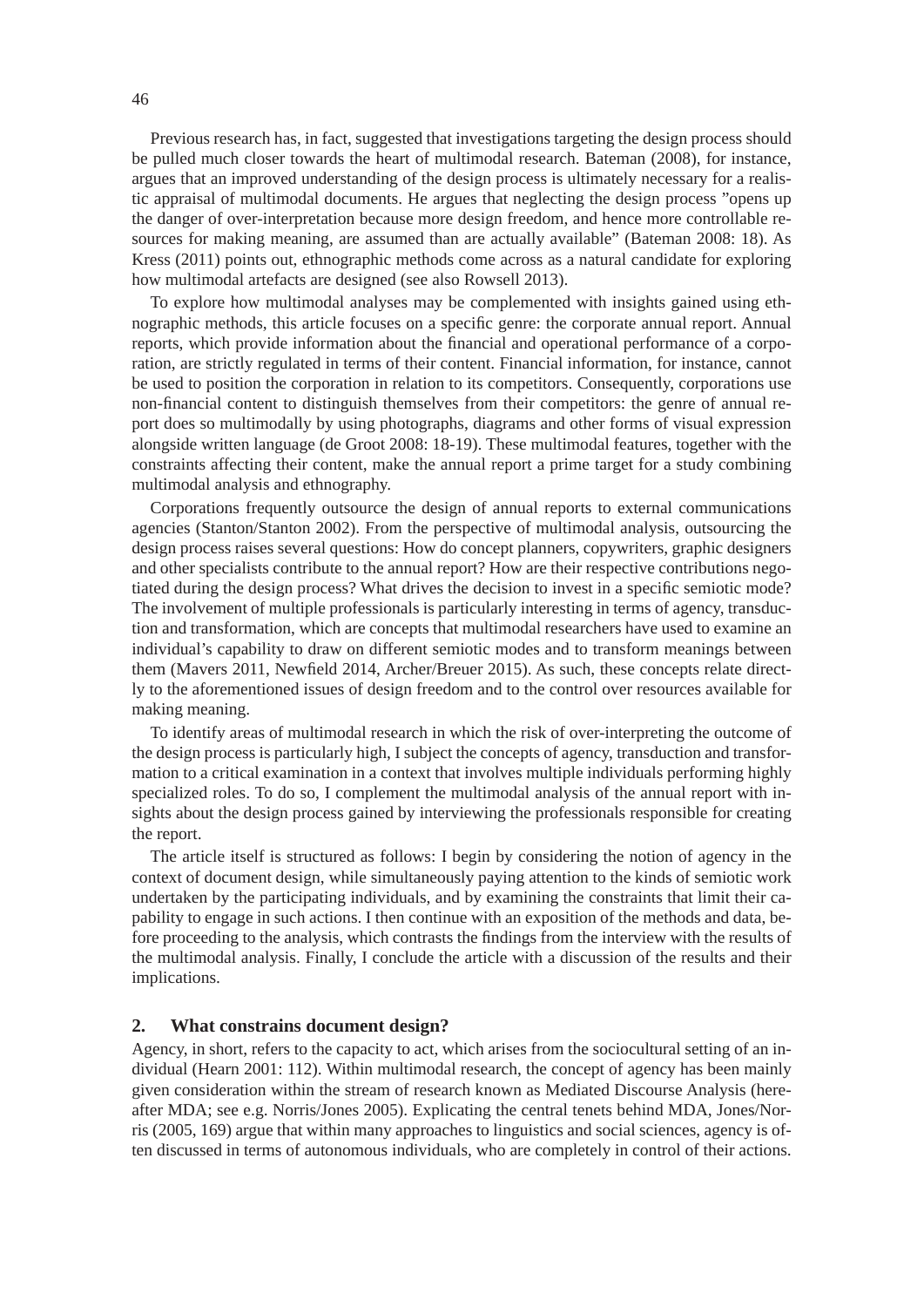MDA, in contrast, presupposes that agency is never unrestricted, but always subject to constraints arising from socio-cultural setting and social practice. In this aspect, MDA largely agrees with the anthropological definition provided by Hearn (2001), but also extends it by proposing that agency is always distributed among human actors. To put it simply, agency is constantly negotiated between individuals (Jones/Norris 2005: 170).

To narrow down the broad concepts of social setting and practice in order to enable a move towards document design, a useful parallel may be drawn here between MDA and the Genre and Multimodality model (hereafter GeM; Bateman 2008), a framework developed for the description of multimodal documents. The GeM model defines multiple sources of constraints that affect document design, and therefore, all agencies involved in the design process. These include canvas constraints, which relate to how some canvas, such as a printed page, can be manipulated to carry various types of documents, while production and consumption constraints describe how the production technologies and the planned use of the document influence its form and structure. Finally, the available semiotic modes and their established patterns of use for achieving specifi c communicative goals present a major constraint to any multimodal document (Bateman 2008: 18).

I will provide detailed examples of these constraints later: what needs to be attended to at this point are the available modes of expression. Theories of multimodality work with the assumption that all communication is multimodal, that is, communication involves multiple modes of communication that interact and co-operate with each other. These modes can make and convey meanings, and for this reason, they are often ascribed the epithet semiotic. Not surprisingly, given its prominent position among theories of multimodality, the definition of what constitutes mode continues to be debated in the field. For current purposes, I will draw on the definition proposed by Bateman (2011, 2014a), due to its compatibility with the GeM model. In short, Bateman's definition acknowledges that the underlying materiality determines the kinds of expressive resources available to the semiotic mode, while also emphasizing that the modes must be structured in a way that supports their interpretation in a given context.

To make sense of how canvas, production and consumption constraints affect multimodal documents, the GeM model bundles these constraints together with the semiotic modes into a notion of multimodal genre. For this reason, the GeM model can be used to describe the multimodality of the annual report and the constraints that affect the agencies involved in designing the report. As a multimodal genre, the annual report exhibits patterned forms of expression, which have been set out extensively by de Groot (2008). These genre patterns are flexible enough to admit the kind of variation naturally encountered among the wealth of annual reports in circulation, but they must not be broken in order to meet the audience's genre expectations. In this way, the genre sets constraints to the agencies: unless they adhere to the genre constraints that affect the use of semiotic modes, the annual report may fail to meet its communicative goals.

This is also the context in which the concept of agency becomes contested: document design is often a joint effort, which is likely to involve various professionals ranging from concept planners to copywriters, art directors and many others, and each professional brings their own expertise to the table (Hiippala 2015b: 32-33). To put it simply, the annual report is not the product of a solitary, omnipotent and autonomous agent, but the outcome of the collaboration of multiple (and potentially conflicting) agencies, which all wield influence over the document in question. For this reason, I argue that the design process deserves far more attention in multimodal research than it has received so far: as pointed out above, without a proper appraisal of this process, there is a considerable risk of over-interpreting the selections made in the document.

Initial work in exploring the relationship between agency and multimodality was pursued by Kress et al. (2001), who distinguished between designing representations and messages. They proposed that designing representations involves identifying the semiotic modes suitable for the task at hand, whereas designing a message involves combining these selections into larger wholes, for instance, into a multimodal document such as the annual report in a way that corresponds to the expectations directed towards the genre: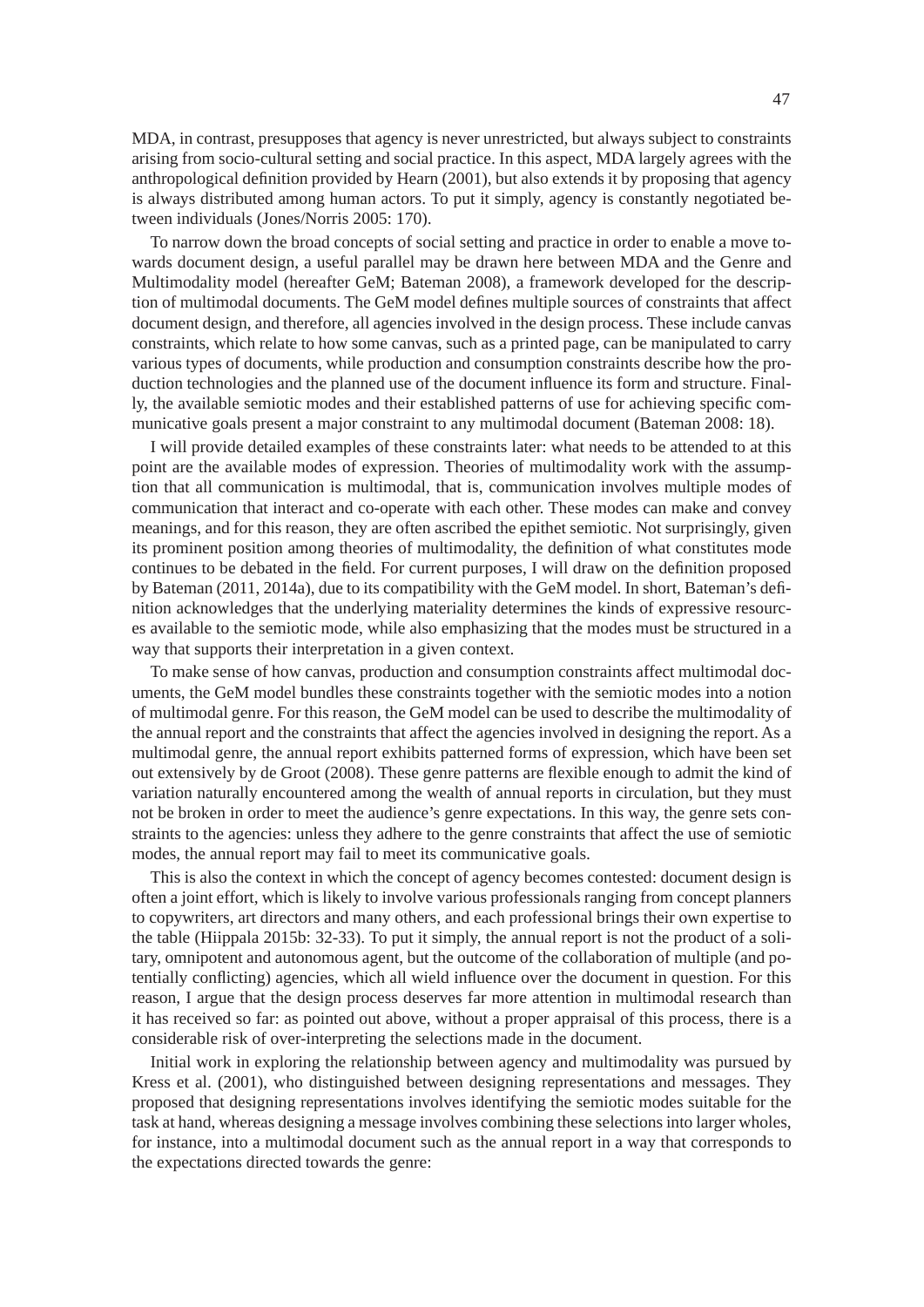"With design, the agency of the individual as designer/sign-maker has become central: interest is that which finds its realization in the design, modulated of course by an awareness of the audience and the constraints which its expectations bring. Agency is present in the transformative aspect of sign-making and in the designing of the message for communication." (Kress et al. 2001: 7).

As sign-makers, the specialists involved in the design process, such as copywriters, project managers and art directors may differ considerably in terms of agency, that is, in their capability to exploit the available semiotic modes. In concrete terms, copywriters may be particularly familiar with the linguistic register of corporate communications within a specific field of business, whereas project managers know precisely what needs to be done to deliver the report in time and in accordance to the regulations governing annual reports. Art directors, in turn, are likely to possess a particularly good eye for establishing a unified visual appearance for the annual report and excel in organizing the content into a coherent whole. These specializations, however, also limit the individual agencies participating in the design process: their differing skill sets constrain their capability to draw on different semiotic modes – a project manager is unlikely to be able to stand in for the graphic designer, who in contrast should not be expected to take up writing copy (cf. Hiippala 2015b: 57-58).

The degree of specialization in contemporary document design also raises questions about the transformative aspects of meaning-making to which Kress et al. (2001: 7) allude in the quote above. Transmodal remaking of meaning, or transduction, as it is traditionally understood in social semiotic approaches to multimodality, refers to the individual's capability to transform meanings from one semiotic mode to another (Newfield 2014). Mayers (2011: 106) provides a succinct definition of transduction as an "agentive act of shifting semiotic material across modes." The concept has been frequently used to describe individual sign-makers, particularly in educational contexts, either as participants in classroom interaction and as producers of multimodal artefacts (see e.g. Archer/Breuer 2015).

To draw on a simple example, students may choose to manipulate different materials and to write, draw or do both in response to an assignment, thus expressing the intended meanings in more than one semiotic mode. These kinds of transductions are completely natural, but the concepts remain analytically valid only as long as a specific individual can be held responsible for the agentive act of making meaning. As Jones/Norris (2005, 170) point out, "agency seems much easier to attribute to individuals when considering moment-by-moment actions." In the analysis of organizational communication and document design, however, these concepts rapidly lose their explanatory power, as transductions are negotiated between multiple agencies over longer periods of time.

A similar problem emerges with the concept of transformation, which describes rearrangements within a specific semiotic mode, as opposed to carrying over meanings from one semiotic mode to another as a part of a transduction (Bezemer/Kress 2008: 175-176). Observing that transformations can occur both within individual semiotic modes and their combinations, Bezemer/Kress (2008: 188-189) illustrate their point by using the layout of a page from an elementary school biology textbook. They contrast the original version with their own redesign, which adopts the principles of information value zones proposed in Kress/van Leeuwen (2006). This transformation, however, is not motivated by communicative needs that drive the formation of genres, but guided by the exceedingly abstract concept of information value zones, which has drawn considerable criticism in research on information design and multimodality (Waller 2012, Thomas 2014).

That being said, the example discussed by Bezemer/Kress (2008) provides a skewed picture of agency, because any non-hypothetical transformation within a professionally-produced document would be constrained by both genre expectations and the agencies participating in the design process. These constraints would likely work against the abrupt switch between a two- and a three-column layout and leaving empty space around the lower diagram to conform to the proposed information value zones (Bezemer/Kress 2008: 189). In contrast, valid transformations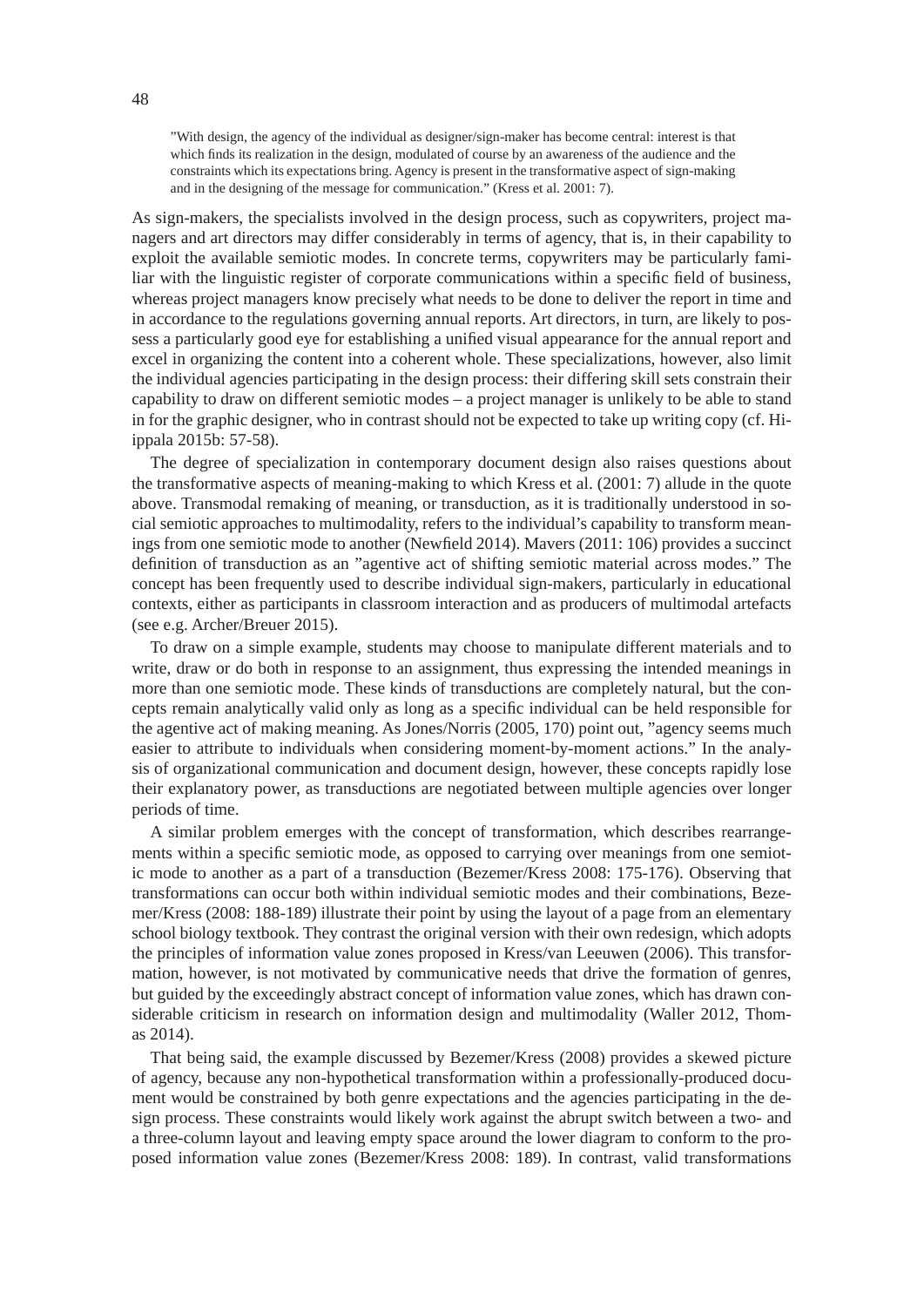motivated by communicative needs in professional communication could be more accurately described as moves in the space of possibilities offered by the genre (Bateman 2008: 224). As I will show in the subsequent analysis, these moves are indeed jointly negotiated by the participating agencies (cf. Norris/Jones 2005).

Overall, the example discussed above emphasizes why considering professional document design as an individual effort warrants caution. A more appropriate appraisal of the design process might entail considering how multiple agencies negotiate their contribution towards a common communicative goal, while operating within constraints set by the genre selected to do the communicative work – in this case, an annual report. In the following sections I propose one possible way of pursuing research in this area, beginning with a presentation of the methods and data, and followed shortly by the analysis of an annual report.

#### **3. Methods and data**

In order to investigate how individuals participating in the design of an annual report negotiate their contributions in terms of agency, transformations and transductions, I adopted a mixed method approach combining multimodal and ethnographic analysis. This involved two steps, which are described below.

First, I organized a semi-structured interview with a project manager (Master's degree in French; four years of work experience) and a graphic designer (Bachelor's degree in graphic design; 15 years of work experience) working for Miltton, a Helsinki-based communications agency, which was hired to create the annual report for Finnair – the national flag carrier of Finland. The report for the year 2014, which constituted the main data for the study, was thoroughly examined in preparation for the interview. Based on the preliminary examination, I presented several guiding questions to the interviewees, which are provided in Table 1, in order to lay the groundwork for discussing specific parts of the annual report together. I recorded the interview, which lasted for one hour and five minutes. The recording was later transcribed by a third party.

2. How many years of work experience you have in the field of professional communication?

3. Do you re-use parts of the annual report from the previous year for designing a new report?

4. How many people participate in creating the annual report? What are their roles?

5. How much content does the client supply?

6. Does the client have influence over the structure and organization of the content in the annual report?

7. Does the client have its own image bank?

8. Is the report intended to be read on screen or on paper?

Table 1. Guiding questions presented to the interviewees

Second, I analyzed a part of the annual report  $-$  a total of six pages comprising of non-financial information, which was discussed with Miltton's employees – using the GeM model, in order to provide a rough sketch of the multimodal structure of this sequence (Bateman 2008: 115-129). In

<sup>1.</sup> What is your educational background?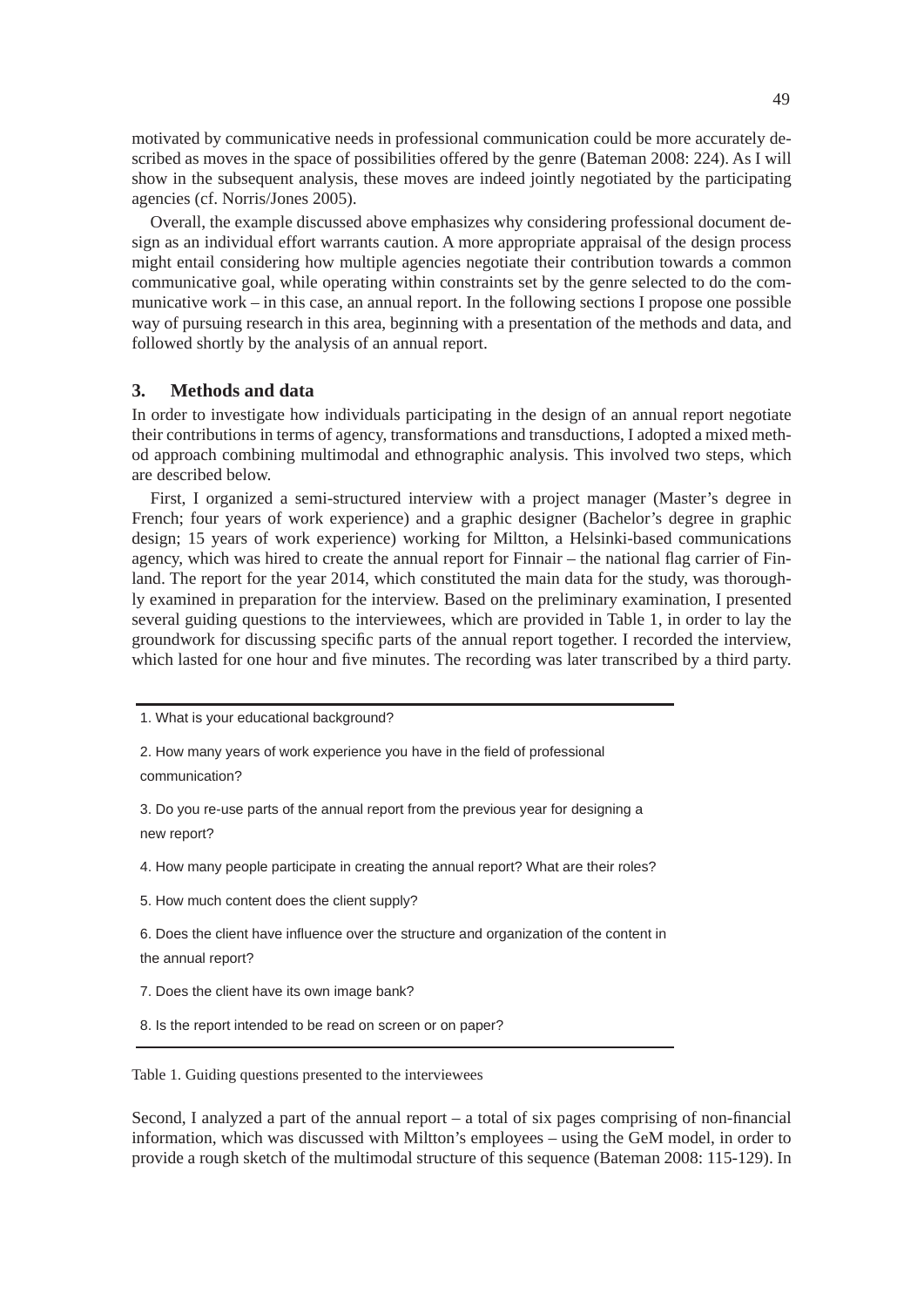this case, applying the GeM model involved breaking each page into units, such as headers, paragraphs, photographs and diagrams, while also representing their logical organization, that is, identifying which elements belong together. The resulting description was stored into a file in XML markup language, using the annotation schema provided by the GeM model. I then visualized this description using computational tools developed for working with GeM-annotated multimodal corpora (Hiippala 2015a).

Finally, the findings from the semi-structured interview were considered together with the description of the annual report's multimodal structure. In the following sections, I report on these findings, extending the description to other analytical layers of the GeM model as necessary.

#### **4. Analysis**

The analysis begins with a description of planning and producing an annual report, before shifting the attention to the sequence discussed with Miltton's employees. I then consider this sequence in greater detail, characterizing the semiotic modes and their structural configuration, while also paying specific attention to issues of agency. Next, I target a part of the six-page sequence to examine the notions of transduction and transformation, before moving on to the concluding remarks.

## **4.1. Collaborative planning and production**

Miltton's employees characterized the production of an annual report as a hectic process. The content is received in quick bursts and rushed into the annual report as the fiscal year comes an end and reporting begins. Yet the annual report consists of much more than just numbers: as noted above, financial information cannot be used to position a corporation in relation to its competitors. This establishes non-financial information as a ground for competition, and corporations regularly benchmark their annual reports against those of their competitors (cf. de Groot 2008: 81-82). The annual report may thus be considered a form of strategic communication, which is carefully planned according to the current and anticipated operational situation of the company (Erickson et al. 2011).

Outsourcing strategic communications naturally requires close cooperation between the client and the customer. During the planning stage, the client and the communications agency meet face-to-face to discuss the forthcoming report. The communications agency proposes a plan for its layout and visual appearance, and upon the client's approval, this plan is put into effect by designing multiple templates for individual page layouts, into which the content may be fed as it becomes available. Naturally, the client and the communications agency stay in touch throughout the design process to discuss its progress.

Finnair's annual report is designed with both digital and print media in mind right from the outset. The report is published only as a Portable Document Format (PDF) file, which may be realized using different media, that is, either rendered on screen or printed out on paper. This decision is motivated by how the intended audiences are expected to consume the report: the digital format enables the general audience to efficiently access the entire annual report for a comprehensive description of the company, its operations and performance, whereas analysts and shareholders may print out parts of the report that contain the information essential for their professional interests. Designing the report for multiple media also has a concrete effect on the form of the annual report: many screens favour a landscape orientation, which the printed page also supports, but does not necessarily prefer for large-sized, bound documents, such as an annual report with 165 pages. However, because the annual report is not intended to be printed out in its entirety, the decision to use a landscape orientation appears to be tolerated by the genre constraints, which are determined by the ways of consuming annual reports.

Before proceeding to discuss the multimodal characteristics of the annual report, the agencies responsible for creating the content selected for the report need to be identified. The interview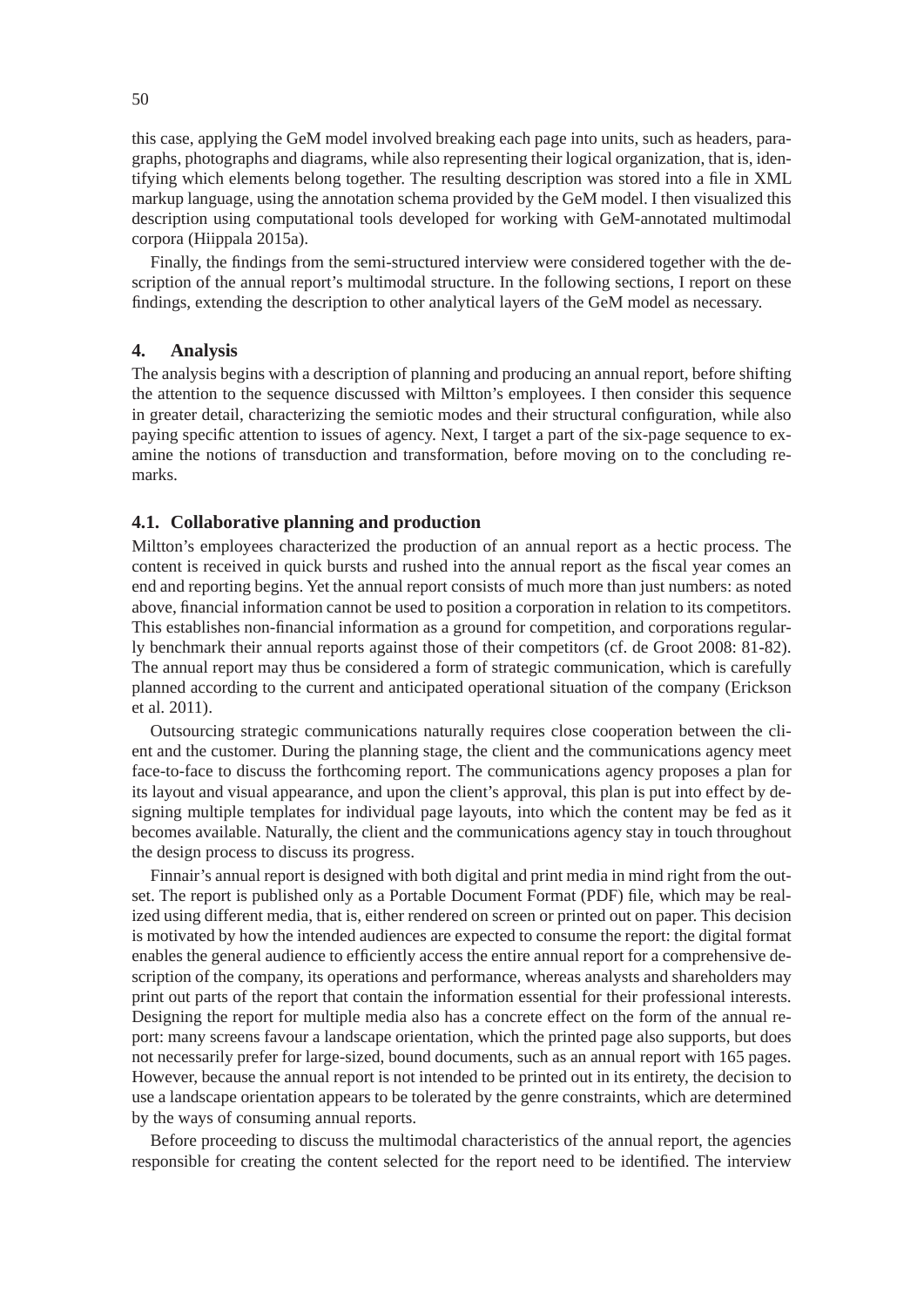revealed that the main content is created at Finnair by two teams: one team produces non-financial information, while the other is responsible for financial information. The non-financial information supplied to Miltton consists mainly of written text, but information graphics that have been used in previous annual reports are also provided for reuse. Photographs are made available through Finnair's image bank  $-$  a standard tool for establishing and maintaining a unified visual image for a corporation (cf. Machin 2004).

The communications agency then proceeds to

- 1. organize and paginate the content using the layout templates previously agreed upon with the client;
- 2. to highlight the content that Finnair requests to be emphasized;
- 3. to create illustrations, diagrams and tables to accompany the written content.

In the following sections, I consider these tasks from the perspectives of agency, transduction and transformation, by using the GeM model as an analytical framework to explore the annual report.

To establish a point of departure for this discussion, the communications agency is essentially responsible for shaping the content provided by Finnair into an artefact that corresponds to the definition of the annual report as a multimodal genre. What defines this genre is naturally negotiated within a community of users and subject to internal and external influences, as developments in other genres may exert pressure on the annual report. De Groot  $(2008: 81-82)$  identifies several influences, such as obligatory content demanded by the law, competitors' reporting strategies and the corporation's own reporting traditions.

This constitutes a crucial issue, because at any given moment, the notion of genre is largely responsible for determining the available semiotic modes and their preferred configurations (Hiippala 2015b: 37). As I will show below, genre expectations wield considerable influence on the design of an annual report. Moreover, these expectations do not only correspond to those that are assumed for the intended audiences, but also include those held by the agencies involved in the design process.



Figure 1. The layout structure of pages 7-12 in Finnair's annual report. Graphic elements, such as photographs, maps and illustrations are marked using colour in the tree diagram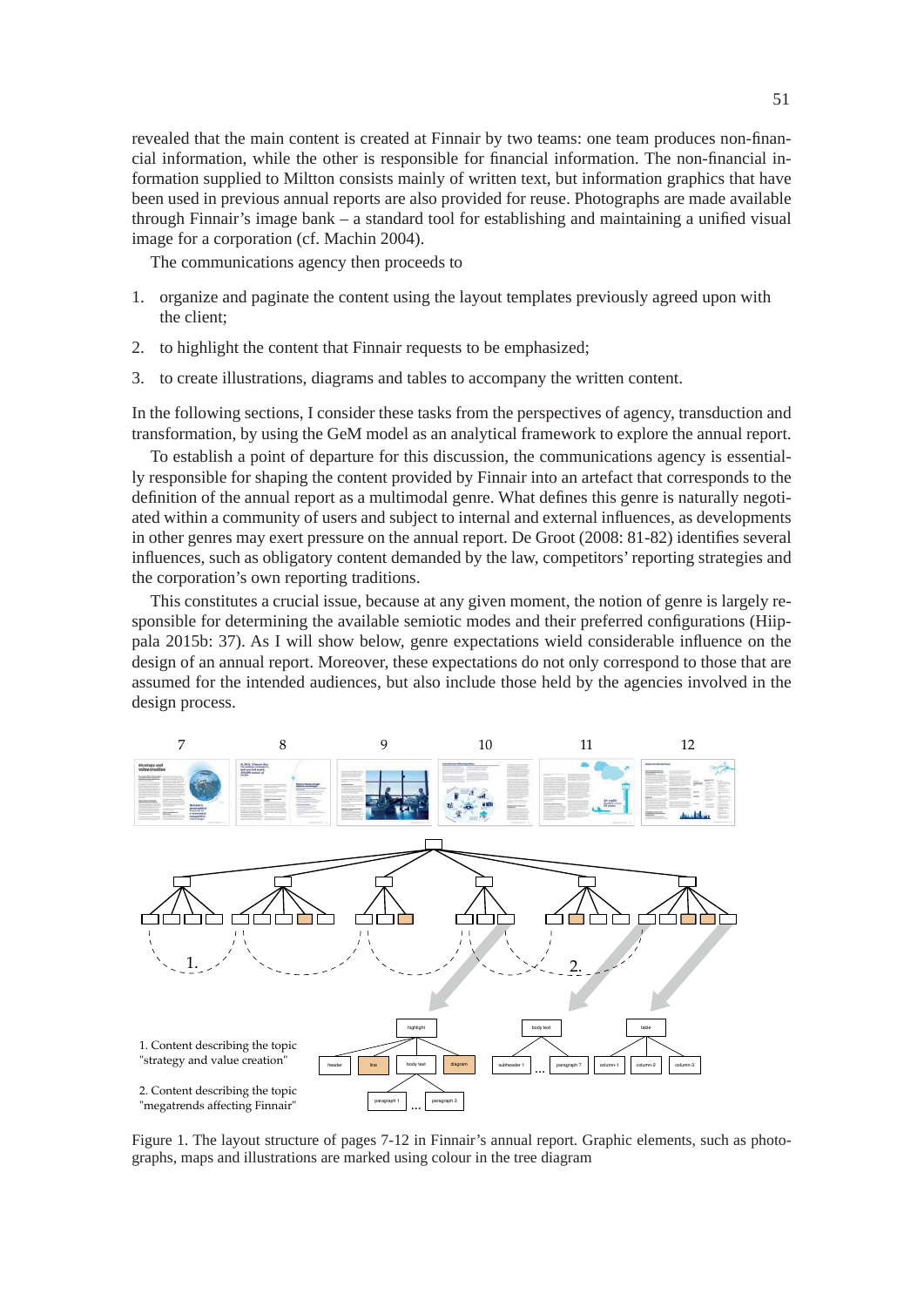In preparation for a closer analysis of the annual report, Figure 1 shows the general organization of the sequence spanning a total of six pages discussed with Miltton's employees. The pages in this sequence are represented as thumbnails in the upper part of Figure 1. Below the thumbnails, a tree diagram represents the hierarchical organization of the content, as defined using the GeM model's layout layer, which is hereafter referred to as the layout structure (Bateman 2008: 115- 129).

The topmost parent node of the layout structure represents the group of six pages, while its six direct descendants stand for each individual page in the sequence. The children of these individual nodes, in turn, represent the layout units on each page. The layout units are defined by the GeM model and include, for instance, text paragraphs, photographs, headers, captions and page numbers. Alternatively, the units in the diagram may stand for composite nodes that join pieces of content together: several composite nodes on pages 10-12 have been expanded in the lower part of Figure 1 as an example.

In addition to describing how the content is organized, Figure 1 represents the subject matter of the sequence. The sequence deals with two topics, describing (1) Finnair's strategy and value creation and (2) megatrends affecting the airline. These topics are marked using the corresponding numbers in Figure 1, and the extent of each topic in the sequence is represented using dashed lines between the layout units. What deserves particular attention here is the overlap between the two topics: whereas the first topic runs from page 7 to page 11, the second topic is introduced already on page 10 before continuing on page 12. I now examine this overlap in greater detail, focusing particularly on issues of agency.

#### **4.2. Agencies and their infl uence**

The first step in performing a more detailed analysis of the sequence presented in Figure 1 involves identifying the deployed semiotic modes. To avoid establishing under-differentiating dichotomies such as 'language' and 'image', I characterize each page using abstractions geared specifically towards describing the multimodality of page-based documents. One proposal for this kind of abstraction is put forward by Bateman (2009), who introduces the semiotic mode of textflow to describe multimodal documents organized around written language.

As with unfolding written language, the organizing principle underlying text-flow is linearity, but this does not rule out non-linguistic contributions: text-flow may be (and often is) interrupted or accompanied by other semiotic modes, such as photographs, diagrams and illustrations, to name but a few examples. Moreover, despite its apparent visual simplicity, text-flow can naturally draw on various discourse structures to support its expression, which may be uncovered using more fine-grained linguistic analyses, as de Groot (2008) has convincingly shown. In short, the immense meaning potential of text-flow is based on its capacity to draw on written language, which may be further augmented by embedding other semiotic modes into its linear organization as a part of a document.

Continuing with the example in Figure 1, the first topic focusing on strategy and value creation is realized using text-flow on pages 7-11. Various types of multimodal discourse structures, such as cohesion and coherence, may be found supporting the underlying linear organization as the text flows across the pages (Bateman 2014b, Hiippala 2016). These discourse structures may be assumed to hold across the two topics, which are visualized using the dashed lines in Figure 1, although they are not expanded in the diagram.

What is worth observing here is that not a single page in this sequence consists purely of paragraphed text-flow, that is, text-flow is always accompanied by some other semiotic mode. Whereas page 7 includes a map and highlighted text, page 8 features another highlight and an illustration, and a photograph occupies two-thirds of page 9. Pages 10 to 12, in turn, feature a diagram, a table and additional illustrations. Despite the contributions from other semiotic modes, which may be roughly characterized as cartography, illustration, photography and diagrams, the over-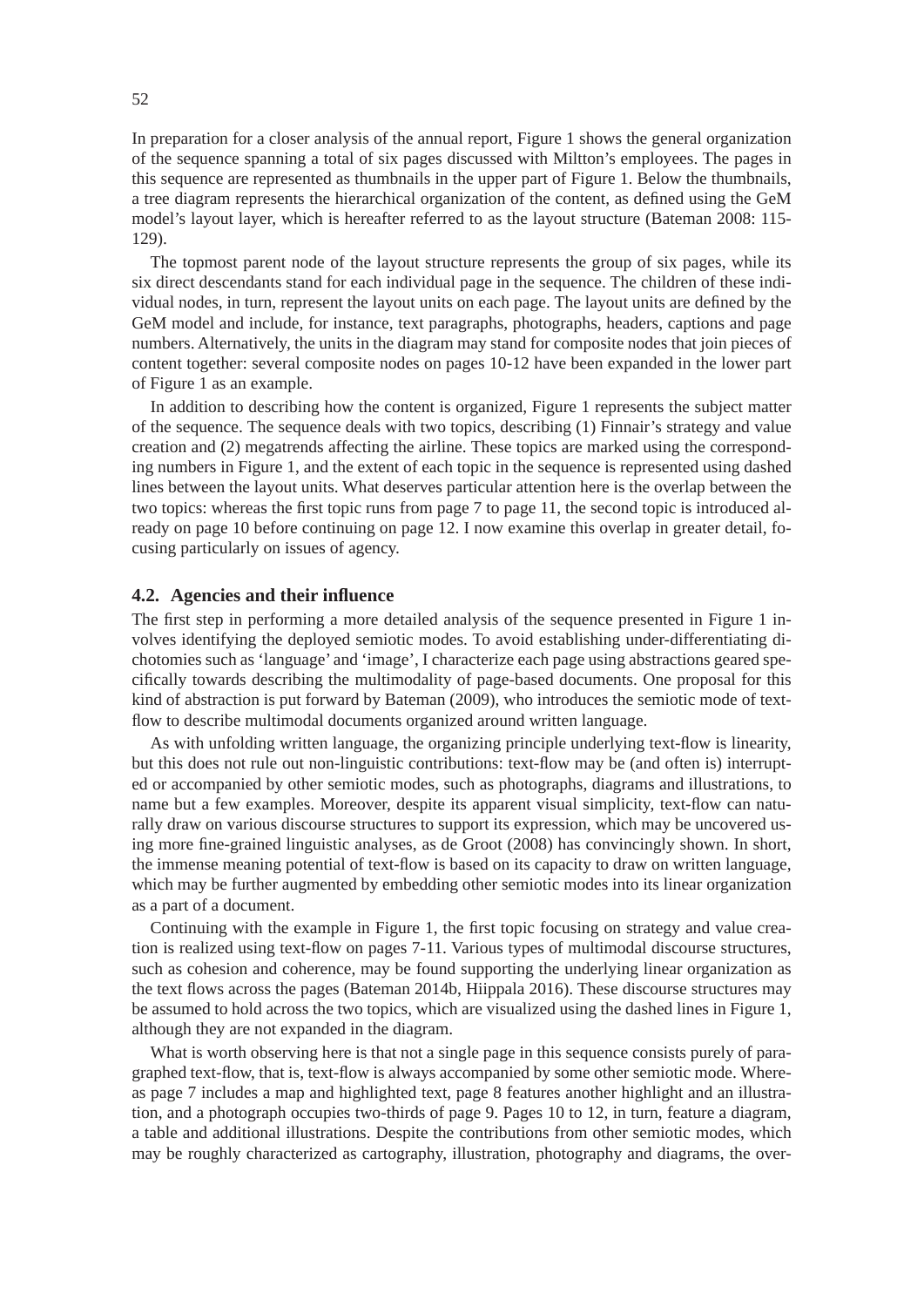all organizing principle of these pages remains linear and governed by text-flow. This argument is supported by the observation that text-flow establishes discourse relations across the entire sequence of pages: no other semiotic mode deployed in the annual report does the same.

Despite having an organization that relies on the continuity of written language, why does the sequence in Figure 1 avoid pages containing only paragraphed text-flow? The interview revealed that both the project manager and graphic designer appear to hold strong preconceptions about the reception of annual reports, particularly in relation to the "attention span" of the report's intended audience. This is a recurring argument, as several media have been accused of impairing the cognitive abilities of contemporary audiences by shortening their attention span (Newman 2010). Over time, the culprits have included television, cinema, video games, and most recently, the internet.

Newman (2010: 582-583) argues that media professionals are particularly keen on circulating discourses about attention spans, which results in a feedback loop between the professionals and the artefacts they design. This is also the case for the annual report: the representatives of the communications agency do not expect pages consisting exclusively of paragraphed written text to be able to hold the readers' attention: they assume that photographs and illustrations are required to 'liven up' the page and to entertain the reader.

Within the GeM framework, this preconception about the readers' attention span may be considered an assumed consumption constraint, which is subsequently projected on the genre structure by the agencies involved (cf. Bateman 2008: 18). Pages 10-12, on which the two topics identified above overlap as indicated by the dashed lines in Figure 1, exemplify how this constraint affects the annual report. It may be argued that the organizing principle behind text-flow – linearity – and the discourse structures that guide its interpretation demand support in the form of topical continuity across pages.

As Martin (1994) has shown, the operation of these discourse structures relies on the continuity of written language. Yet the assumed consumption constraint works against providing the necessary continuity by denying the inclusion of entire pages to dedicated text-flow in the artefact, because pure text-flow is assumed to overburden the reader. Consequently, as each page is required to deploy some other semiotic mode besides paragraphed written text, the continuity of text-flow must be negotiated within this constraint, which governs the placement of content across pages.



Figure 2. Visualizing the layout constraint that prevents topical continuity. By not allowing pages consisting of pure text-flow, the constraint creates an overlap between two topics discussed in the annual report (cf. Figure 1).

In terms of agency, this constraint affects primarily the graphic designer, who needs to negotiate the organization of text-flow across the pages of the annual report. Figure 2 visualizes this con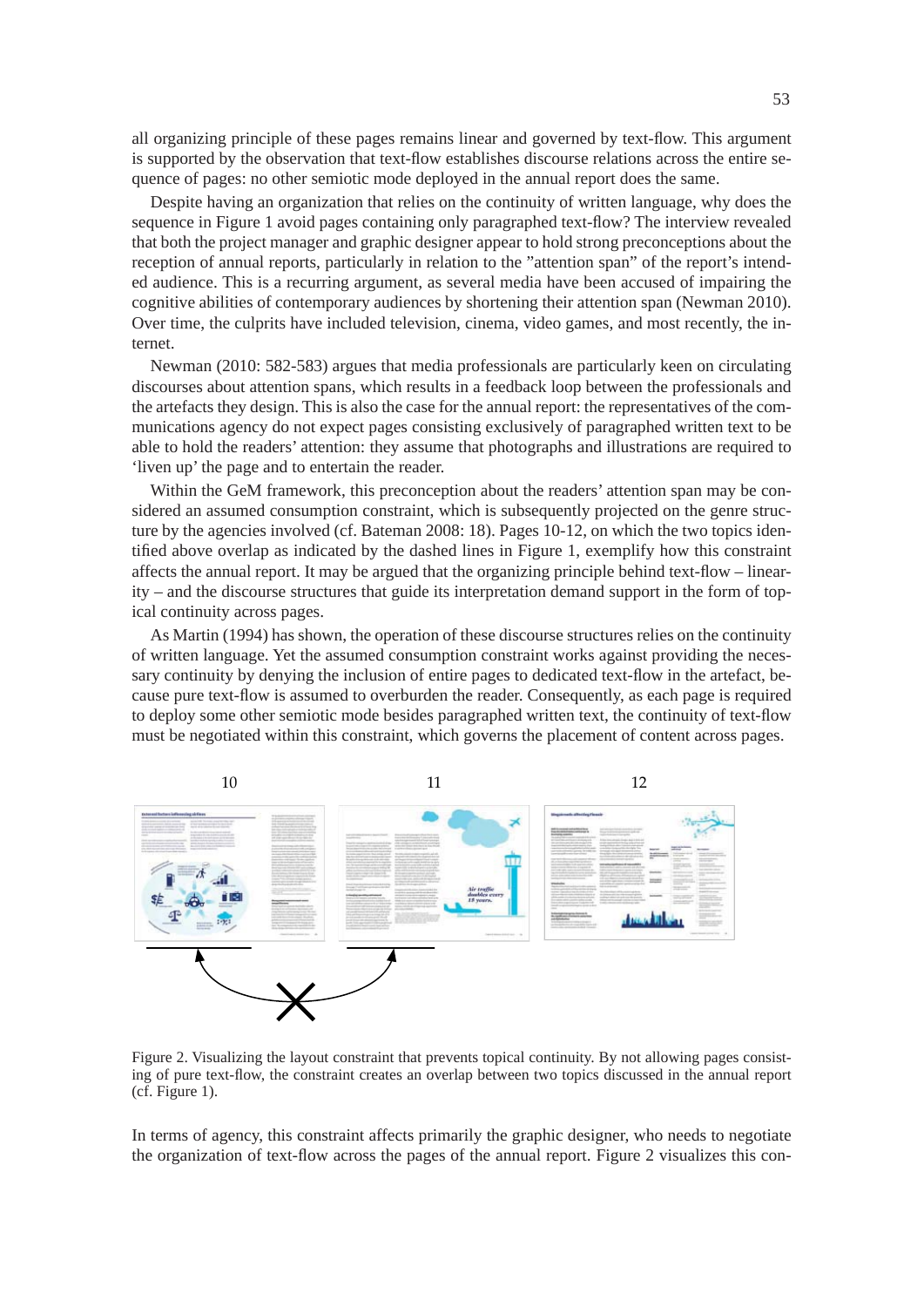straint, which operates on the layout structure, in effect: a simple solution to ensure the continuity of topics across the content would require replacing the diagram on page 10 with the paragraphed text-flow on page 11. Such a solution would prevent the overlap between the two topics discussed in the sequence, but would require the designer to choose an alternative transformation to emphasize the content selected from the accompanying instance of text-flow. Figure 1 indicates that several different alternatives are indeed available: page 8, for instance, uses a highlight without illustrations, which would likely fit on a page consisting entirely of text-flow. Generally, this illustrates how the graphic designer is forced to negotiate these choices under pressure from other agencies, which can occasionally enforce design choices that actually work against supporting the communicative goals defined for the annual report, that is, maintaining topical continuity across the artefact.

To sum up, individual agencies operate within limits set by other agencies in professional document design. Moreover, design choices are negotiated within the communicative goals set for the annual report as a multimodal genre. What is essential for multimodal analysts to understand is this: although the choices made in the semiotic modes appear to be highly coordinated, this does not mean the choices reflect the communicative intentions of a single agency. In contrast, it is entirely natural for well-formed multimodal artefacts to exhibit cohesion across the content and coherence across their structure, as multiple agencies will strive towards these goals as well. This is precisely why the studied phenomenon must be circumscribed carefully, separating the production of the artefact from the analyst's interpretation of the final product. With this distinction in mind, in the following discussion I proceed to consider transformations and transductions in the annual report.

## **4.3. Transductions and transformations**

In the previous section, I argued that text-flow is the dominant semiotic mode in the six-page sequence. Next, I expand this discussion by attending more closely to the second topic identified in this sequence, that is, megatrends affecting Finnair and the airline industry (see Figure 1). More specifically, I focus on transductions and transformations of meaning  $-$  in this order  $-$  while also considering the constraints imposed by various agencies on these processes.



Figure 3. The diagram on page 10 of the annual report.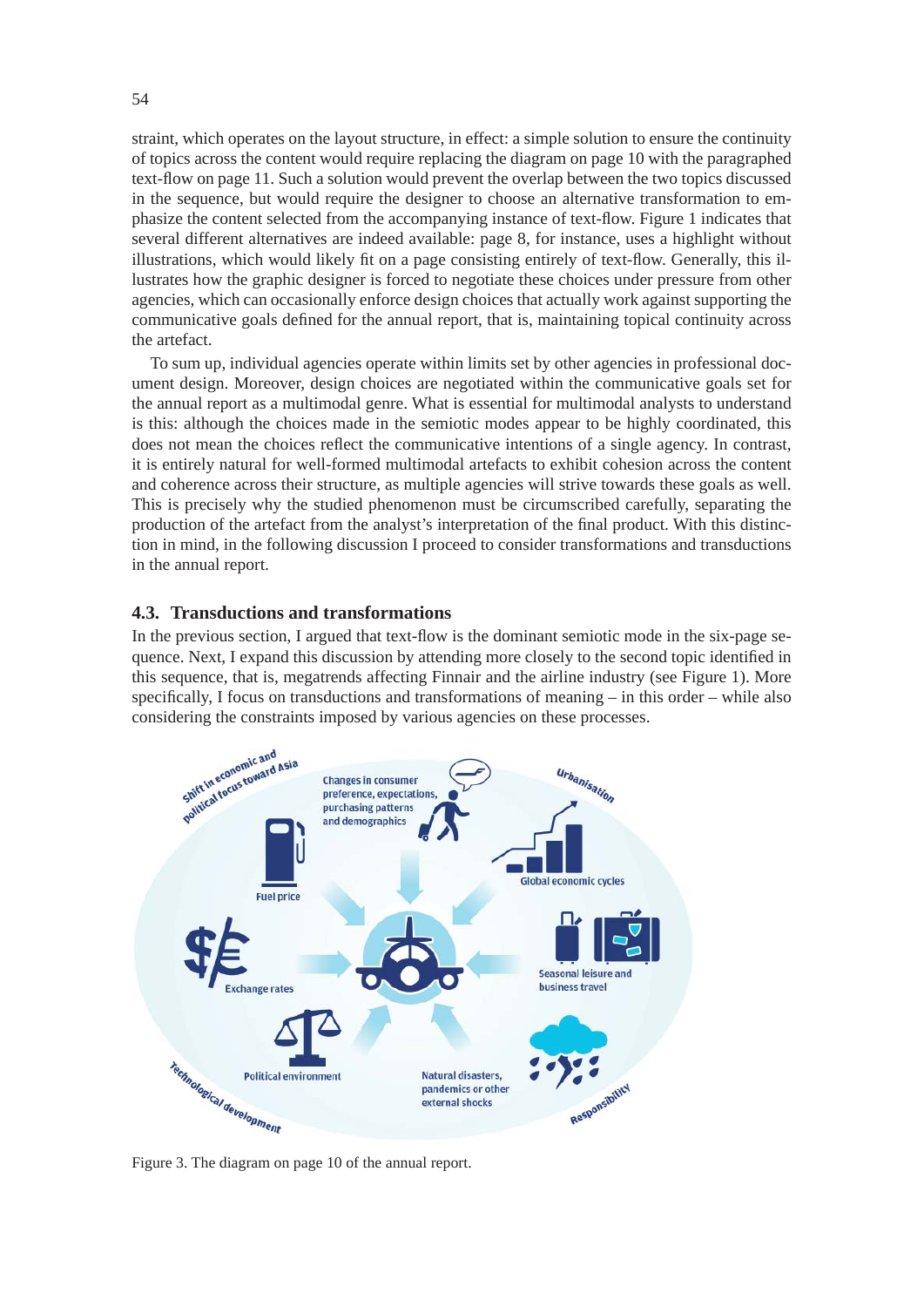As pointed out above, the 'megatrends' topic is discussed on pages 10 and 12 of the annual report. Within these two pages, there is one clear candidate for an example of a transduction – the diagram on page 10. This diagram, which I will now subject to a closer examination, is reproduced in Figure 3. The first step is to establish its context of occurrence, as the diagram is preceded by a header and four paragraphs. This text introduces the topic by specifying external factors that influence the airline business, which are also presented in the diagram below. I take this diagram as an example of a transduction from text-flow to the diagrammatic mode.

To provide a brief recap of the diagram, the megatrends – 'shift in economic and political focus towards Asia', 'urbanisation', 'technological development' and 'responsibility' – are positioned on the outer edge. The inner circle, in turn, features examples of the external factors influencing the airline business, which are represented by combinations of written language and two-dimensional, computer-drawn illustrations. The diagram's centre is occupied by arrows that point towards another illustration of an aircraft, which represents the airline industry.

Figure 3 may also be used to indicate the major differences between diagrammatic mode and text-flow, which support the argument that this diagram is the result of a transduction between these semiotic modes. This is evident in the shift that occurs in the multimodal structure of the annual report. Whereas text-flow may be accompanied by other semiotic modes, as the entire sixpage sequence exemplifies by including a map, a photograph, a diagram and several illustrations alongside text-flow within just six pages, the diagrammatic mode integrates verbal and visual inputs more tightly into organizations that can convey a multitude of different text-image relations, and begins to make use of the layout space (for research in this area, see Engelhardt 2002).

In other words, here the diagrammatic mode draws on written language, two-dimensional illustrations and line drawings (arrows), and composes them into a meaningful organization in the layout space (cf. also Bateman 2014b: 158-159). What this shows is that the diagrammatic mode has access to an equally wide range of semiotic resources as text-flow: the difference, then, emerges in how the modes organize the available resources to support their contextual interpretation. This is the responsibility of a specific component: discourse semantics.

Because the discourse semantic stratum, which Bateman (2011) conceptualizes as an essential component of a full-blown semiotic mode, is crucial for identifying the transduction from textflow to diagrammatic mode, the stratum deserves closer attention. As a part of a semiotic mode, the discourse semantic stratum helps to form and resolve hypotheses about discourse structure by providing a set of candidate interpretations. Such discourse structures may be described, for instance, by defining rhetorical relations between clauses and larger parts of text, as well as written language and graphic elements (see e.g. Taboada/Habel 2013).

To draw on an example from Figure 3, the illustrations in the inner circle are likely to be interpreted as elaborating the written labels due to their position in the layout. Although some illustrations (such as the fuel pump) can stand in for the written labels ('fuel price'), but generally, the written labels are needed to determine the factors that affect the airline business. To reiterate, their positioning signals that they are meant to be interpreted together: in this way, the discourse semantics of diagrammatic mode instruct the reader to resolve the text-image relations holding between the labels and the illustrations. Contrastingly, the positioning of the labels (megatrends) on the outer circle is not meaningful, that is, the examples in the inner circle (e.g. 'political environment') are not intended to exemplify the megatrend placed closest to them on the outer circle (e.g. 'technological development').

Finally, the interpretation of the arrows in the diagram is constrained by their position and direction, which suggest a circumstantial relation between the illustrated labels in the inner circle and the illustration in the middle of the diagram. A simple thought experiment may help to illustrate how discourse semantics set up candidate interpretations in this case: if the arrows were positioned between the labelled illustrations, pointing from one illustration to another, the arrows would be likely interpreted as indicating some kind of causal relation between the external factors represented using the illustrated labels.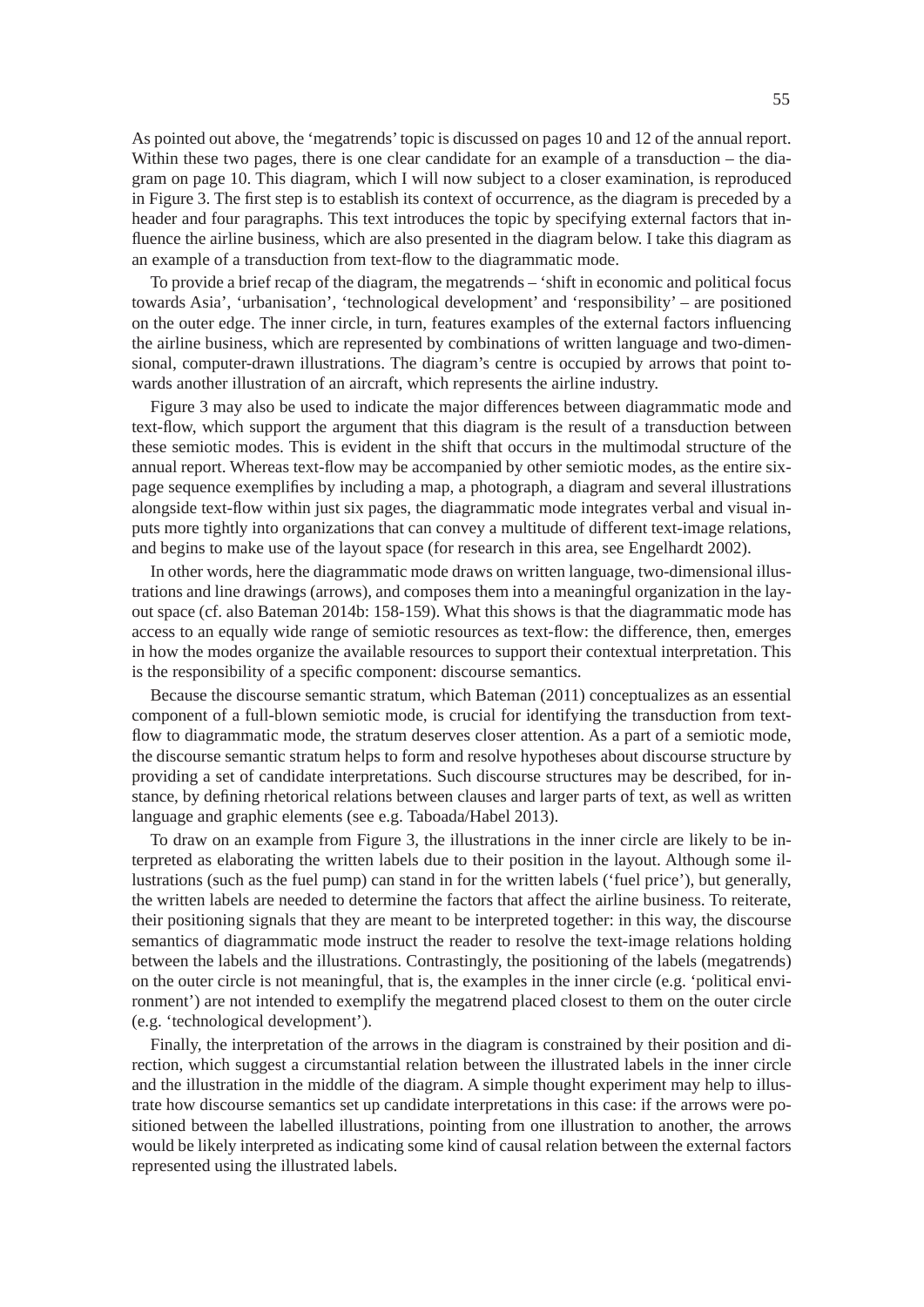To sum up, the discourse semantics of diagrammatic mode are fundamentally different than those of paragraphed text-flow, particularly for text-image relations, which can exploit the two-dimensional layout space to make additional meanings. Text-flow, in contrast, is largely organized around the principle of linearity. In other words, the differences in discourse semantics suggest that the shift from text-flow to the diagrammatic mode is indeed a transduction, as opposed to a mere transformation within the semiotic mode of text-flow. At the same time, the transduction into a diagram is clearly something the genre can easily accommodate, as the annual report features various types of diagrams. Handling such transductions is also demanded from the reader, who needs to apply the appropriate discourse semantic interpretations to make sense of the page. For the entire page, they are provided by text-flow; for the diagram, by the diagrammatic mode.

Finally, it is necessary to consider what motivated the transduction on page 10. According to the communications agency, the client requested the transduction by providing a sketch of the diagram, which the graphic designer then adapted to the visual identity of the annual report. Although the interview revealed that the client provides most of the content in written language, a request for a transduction should not be considered extraordinary as a part of a collaborative design process. Most importantly, what should be noted here is that the transduction does not arise from the actions of a single agency, but multiple agencies collaborating with each other. Moreover, in terms of the topic structure, the diagram appears to serve a specific purpose, which may explain the client's request. By summarizing the megatrends, the diagram prepares the reader for the more detailed description of the same topic on page 12, which is realized using text-flow.

As pointed out above, page 12 discusses the topic of megatrends in greater detail (see Figure 2). The detailed description is realized using paragraphed text-flow, which is accompanied by a summary of the topic in a table. The table is organized into three columns, which list the (1) megatrends, (2) their impact on the airline industry, and (3) Finnair's response. Whereas the first column features headings only, the second and third columns include cells with bulleted lists that outline the challenges facing the airline industry and Finnair's response to these challenges. In addition, two decorative illustrations showing a branch of a tree with flowers and a skyline of a city are featured on page 12. As explicated above in connection with the diagram in Figure 3, text-flow is able to integrate a variety of graphical semiotic modes – such as two-dimensional illustrations – into its expression on the level of a page. However, the mere presence of illustrations should not be considered an example of a transduction or a transformation, as they cannot be traced back to specific content realized using the mode of text-flow.

Identifying actual transformations within the semiotic mode of text-flow, however, requires a closer examination of its properties. I argue that this may be achieved by drawing on the work of Twyman, who presents a model for describing how various "modes of symbolization" are configured in page-based documents (1979: 120). Of particular interest is the category of "linear-interrupted" text, which Bateman (2009: 61) acknowledges as bearing close resemblance to his definition of text-flow as a semiotic mode.

Twyman (1979: 121) observes that very few instances of written text are truly linear: flowing text is often organized into lines, which are interrupted at specific points to produce paragraphs. From linear-interrupted text, Twyman's categories move progressively towards non-linear configurations of written language, which ultimately begin to exploit the available layout space in its entirety. Two configurations within this continuum, lists and tables, warrant further attention, as both are featured on page 12 of the report. Whereas lists are rather self-explanatory, tables may be either numerical or verbal (Twyman 1979: 125). Because lists and tables draw primarily on written language to make meanings, I argue that these configurations represent alternatives available within the semiotic mode of text-flow. Although tables gradually abandon linear organization for a spatial one, their semiotic potential is largely founded on the discourse structures provided by written language.

In the case of the table on page 12 of the annual report, these structures may be made explicit using Rhetorical Structure Theory (RST). RST is an established theory of discourse structure,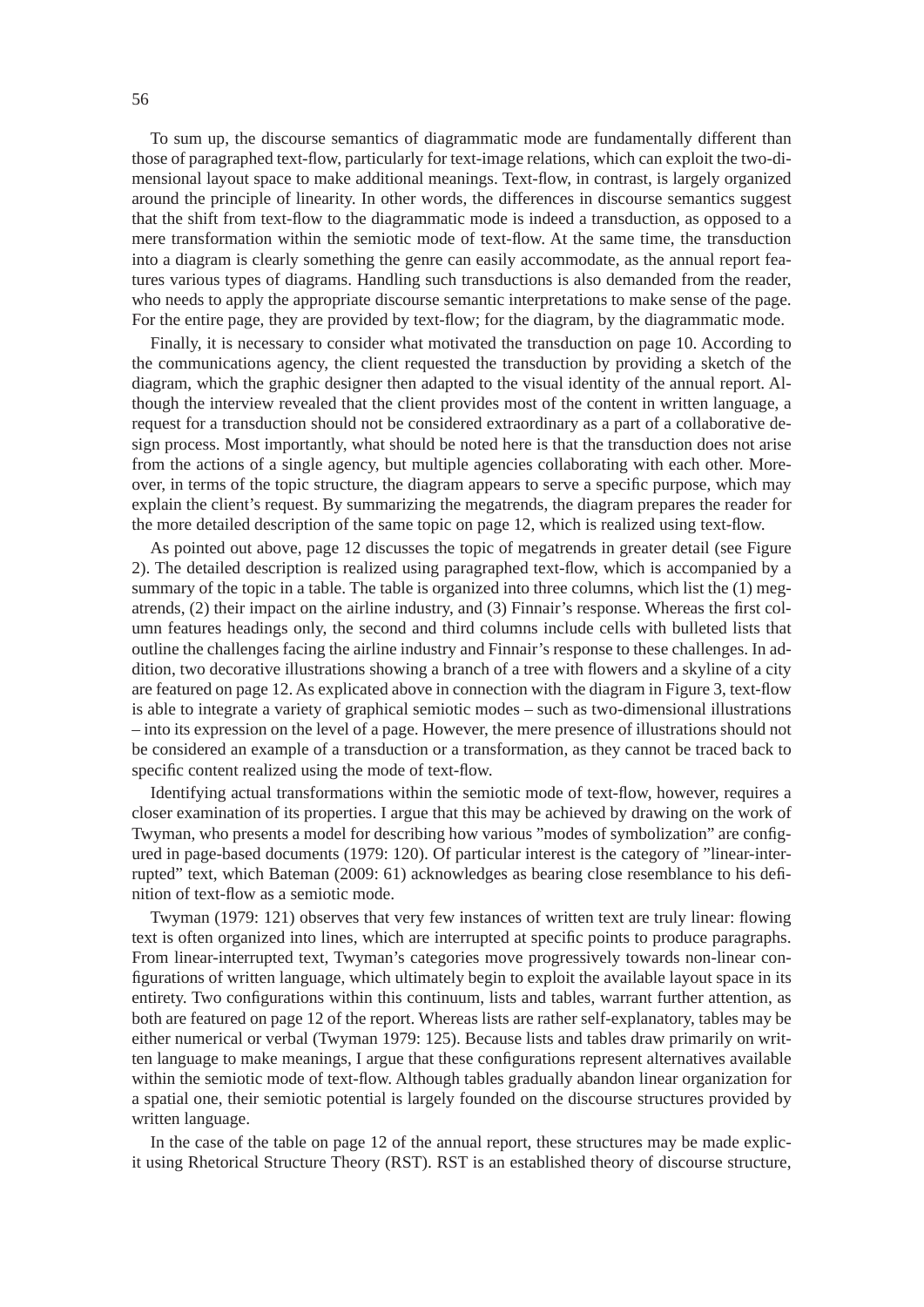which proposes a set of rhetorical relations that are taken to hold between discourse elements (Taboada/Mann 2006). Whereas 'classical' RST is typically used to draw relations between linguistic units, the GeM model extends RST to cover discourse relations that hold between different semiotic modes, such as instances of text-flow, photographs and many more (Bateman 2008: 146-149).

In principle, RST assigns discourse elements into two categories, nuclei and satellites, which stand for the primary and ancillary information in a given rhetorical relation (Taboada/Mann 2006: 426-427). The application of RST is best illustrated using an example: Table 2 describes the relation holding between two items in the table on page 12. Here the relation holding between the nucleus and the satellite is assumed to be that of Solutionho, whose criteria are given at the bottom of the table (for relation definitions, see Bateman 2008: 149).

| Traffic between Asia and      |                 | Renewal of the new generation long-haul    |
|-------------------------------|-----------------|--------------------------------------------|
| Europe grows                  | SOLUTIONHOOD    | fleet from 2015 onwards                    |
|                               |                 |                                            |
| <b>Satellite</b>              | <b>Relation</b> | <b>Nucleus</b>                             |
|                               |                 |                                            |
| Constraints on the satellite: |                 | Constraints on the nucleus: a situation or |
| a question, request,          |                 | method supporting full or partial          |
| problem, or other expressed   |                 | satisfaction of the need.                  |
| need.                         |                 |                                            |

Table 2. A SOLUTIONHOOD relation holding between two items in the table

A variety of rhetorical relations, such as SOLUTIONHOOD in Table 2, can occur in both tables and paragraphed written text (Taboada 2005). The difference arises in how larger groups of relations are structured: unlike paragraphed text, tables do not structure the relations into recursive organizations. A recursive organization, which involves embedding another rhetorical relation into the satellite of a relation positioned 'above', requires maintaining coherence across the entire passage (Hiippala 2015b: 137-139). Tables, however, are largely exempted from this requirement, because they do not need to knit together multiple rhetorical relations to establish a coherent unit of discourse. Their spatial organization takes care of this need.

That being said, if linear-interrupted text, lists and tables are taken to represent different configurations of text-flow as a semiotic mode, it may be proposed that the shift from paragraphed written text to a table is a transformation rather than a transduction from one semiotic mode to another. To conclude, the combination of a table and a bulleted list represents just one alternative among several configurations available for text-flow. Teasing out the possible configurations will undoubtedly require extensive empirical research, which is nevertheless ultimately necessary for identifying any transformations within a semiotic mode, as I argue in the following section, which presents the concluding remarks.

## **5. Conclusion**

In this article, I have explored the concepts of agency, transduction and transformations in professional document design, focusing on a specific multimodal genre: the corporate annual report (de Groot 2008). The aforementioned concepts have been frequently used to describe the individual's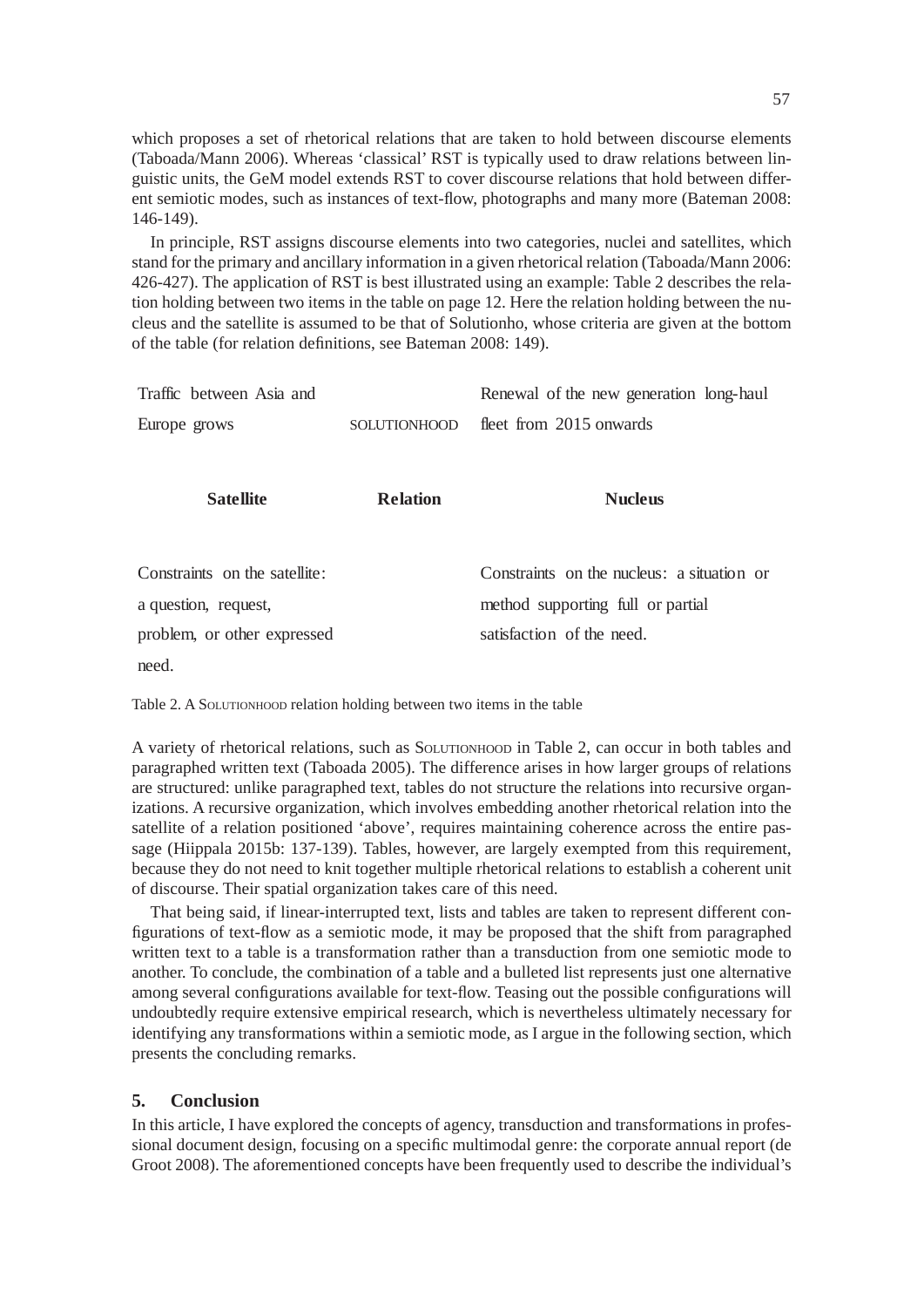capability to draw on and manipulate multiple semiotic modes, particularly in educational settings (see e.g. Archer/Breuer 2015). To examine the validity of these concepts in settings in which multiple agencies interact, I interviewed professionals responsible for producing a corporate annual report, and contrasted these findings with a description of the report's multimodal structure.

In terms of agency, I showed that the process of designing an annual report is a collaborative effort involving multiple agencies, which affect the concrete outcome – the multimodal artefact – in different ways. In particular, assumptions concerning the consumption of the annual report play a significant role in determining its multimodal structure. These consumption constraints included, for instance, layout choices supporting the intended medium of the artefact, that is, whether the annual report is read on screen or printed out on paper. In addition, the interview revealed that the professionals avoid pages consisting solely of written language, because such pages are assumed to be unable to hold the reader's attention. This view bore close resemblance to discourses of reduced "attention span" presumably caused by new media, which have been suggested to be particularly popular among communication professionals (Newman 2010).

For transductions and transformations, I emphasized the need to determine and characterize the semiotic modes active in the artefact. This is necessary for identifying any transduction or transformation between/within semiotic modes. In other words, without a sufficient understanding of the semiotic modes, the distinction between a transduction – a shift from one mode to another – and a transformation – a reshaping of meaning within a single semiotic mode – remains elusive. By drawing on the definition of a semiotic mode proposed by Bateman  $(2011, 2014a)$ , I proposed that distinguishing between semiotic modes is best pursued by considering their discourse semantics, that is, how they combine written language, graphic elements and other resources for making meaning into structures that support their contextual interpretation. I illustrated this approach by contrasting the diagrammatic mode with text-flow  $-$  a foundational semiotic mode organized around linear-interrupted written text (Hiippala 2016).

Despite the wealth of insights gained from the interview with communication professionals, the semi-structured interview failed to provide an in-depth view of what drives the selection of a particular semiotic mode. This constitutes a limitation of the current study, which could be overcome by directly observing the design process as a part of the team at the communications agency (cf. Kress 2011). Such an approach could also provide a more detailed view of the agencies involved, their hierarchical relations and role in the design process. Methodologically, the findings suggest that the combination of multimodal and ethnographic methods holds considerable potential for improving our understanding of how documents are produced. In terms of theory, it appears that working with a stratified definition of a semiotic mode – that is, a definition that accounts for the materiality, resources and their interpretation  $-$  is beneficial to any investigation targeting agency, transduction and transformation.

#### **6. References**

- Archer, Arlene/Breuer, Esther (eds.) 2015: Multimodality in Writing: The State of the Art in Theory, Methodology and Pedagogy. Leiden: Brill.
- Bateman, John A. 2008: Multimodality and Genre: A Foundation for the Systematic Analysis of Multimodal Documents. London: Palgrave Macmillan.
- Bateman, John A. 2009: Discourse across semiotic modes. In Renkema, Jan (ed.), Discourse, of course: An overview of research in discourse studies. Amsterdam: Benjamins, 55-66.
- Bateman, John A. 2011: The Decomposability of Semiotic Modes. In O'Halloran, Kay L./Smith, Bradley A. (eds.), Multimodal Studies: Multiple Approaches and Domains. London: Routledge, 17-38.
- Bateman, John A. 2014a: The Constitutive Role of Semiotic Modes for the Theory and Practice of Multimodal Analysis. In DeCoursey, Christina (ed.), Language Arts in Asia 2: English and Chinese through Literature, Drama and Popular Culture. Newcastle: Cambridge Scholars Publishing, 8-33.
- Bateman, John A. 2014b: Multimodal coherence research and its applications. In Gruber, Helmut/Redeker, Gisela (eds.), The Pragmatics of Discourse Coherence: Theories and Applications. Amsterdam: Benjamins, 145-177.